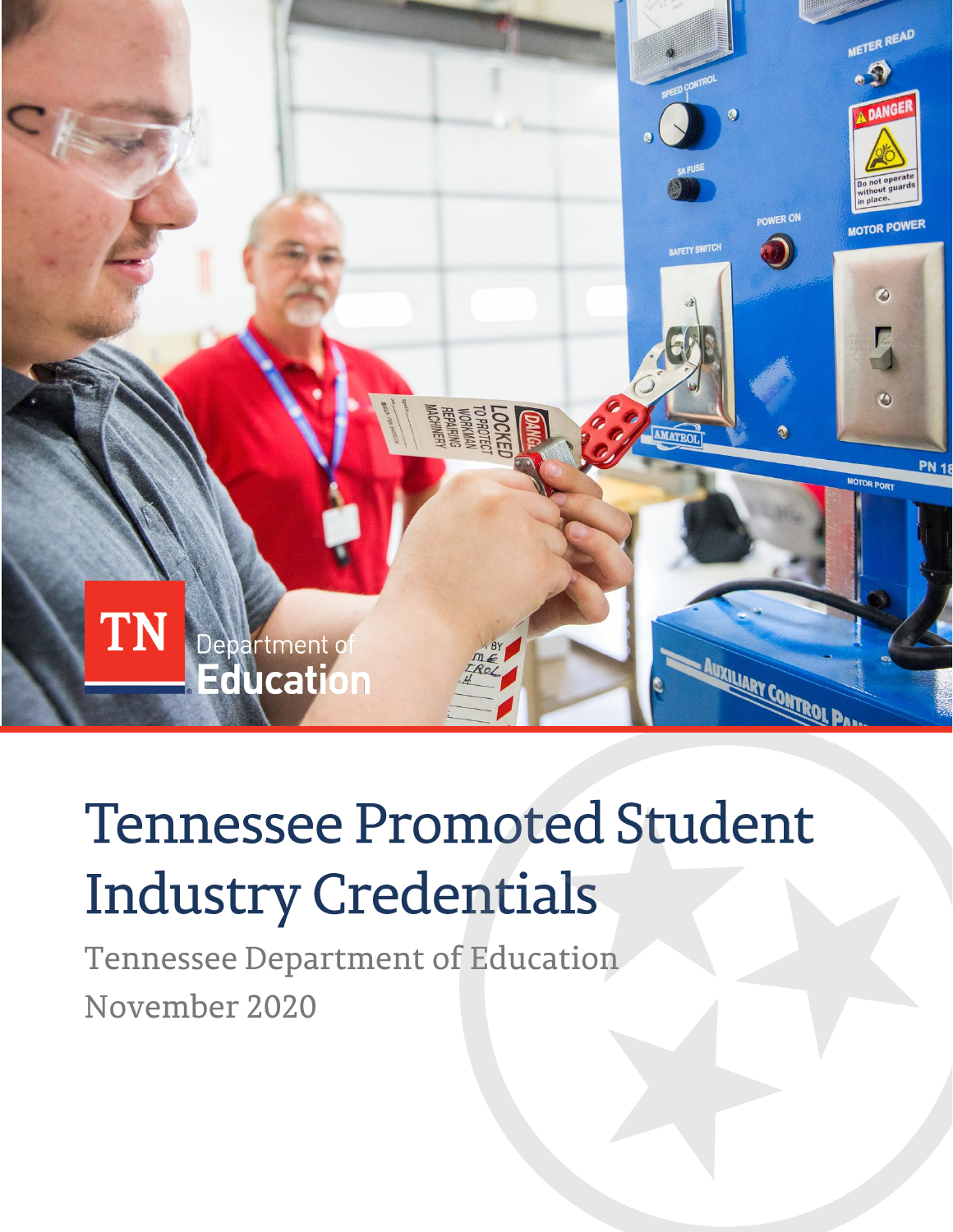## **Executive Summary**

In Tennessee, workforce development through high-quality career and technical education (CTE) programs and training is critical to our long-term success as a state. Alignment across the complex education and workforce development systems, including the validation of workplace competencies and skills through industry credentialing, must be prioritized. Historically, however, industry certifications, certificates, and other credentials have not been clearly defined, aligned to coursework or training programs, or accessible to students making it difficult to attain the credentials needed for workplace readiness and success.

To mitigate these risks and more closely align with the needs of Tennessee business and industry, the Tennessee Department of Education (TDOE) has revised the process to review and promote industry credentials for K-12 students. The newly designed process establishes clear criteria to promote an industry credential statewide and allows for industry credentials to be submitted for review by representatives of secondary, postsecondary, workforce, and other governmental agencies. If approved, the industry credential would be categorized into one of three tiers – **Recognized**, **Valued**, or **Preferred** – and promoted for use in K-12 schools and across Tennessee's broader educational and workforce systems.

This report provides an overview of the redesigned industry credential approval process, establishes definitions, outlines results of submission reviews, and details the 2020-22 Tennessee Promoted Industry Credential List.

### *Key Findings*

- During the 2020-21 industry credential submission window, 133 credentials were submitted for review representing all 16 nationally CTE Career Clusters.
- No credentials were submitted as a Special Industry Credential and/or identified as special industry credential to support a local industry.
- There were 78 un-duplicated credentials identified in the previous "2018-19 Promoted Student Industry Certification List." These credentials were also reviewed using the new criteria and review process.
- After review of all submitted and previously approved credentials on the 2018-19 Promoted Student Industry Certification List, a total of **157 industry credentials were approved and included in the 2020-22 Tennessee Promoted Industry Credential List**.
- Of the 157 industry credentials identified on the 2020-22 Tennessee Promoted Industry Credential List, 33 were identified as Recognized, 45 were identified as Valued, and 79 were identified as Preferred.

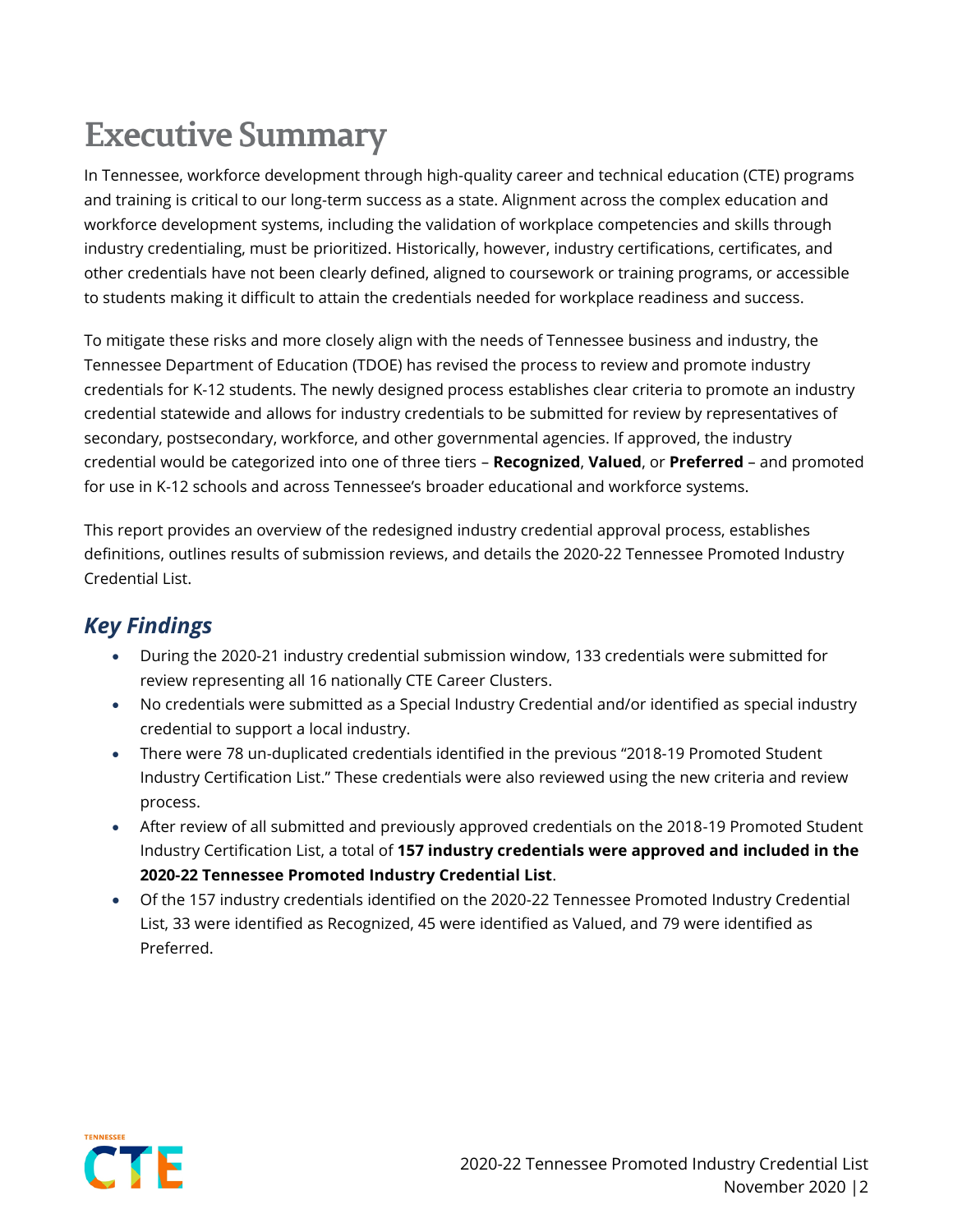#### *Background*

It is the mission of the Tennessee Department of Education (TDOE) to "set all students on a path to success" and for many Tennessee students, career and technical education (CTE) serves as that pathway. CTE programs develop key employability and technical skills while providing opportunities for students to demonstrate readiness through the attainment of industry credentials, work-based learning experiences, and/or the attainment of postsecondary credit hours through early postsecondary opportunities (EPSOs).

More specifically, industry certifications, and the broader term **industry credentials**, have been highly discussed in Tennessee K-12 schools and postsecondary institutions for several years. Industry credentials are often used as a measure of quality in Tennessee CTE programs and validate the technical skill and competencies students have acquired through their chosen CTE program. Additionally, industry credentials factor into Tennessee's school and district accountability framework under the Every Student Succeeds Act (ESSA) as part of the college and career readiness indicator, "Ready Graduate."

The reauthorization of the Strengthening Career and Technical Education for the 21st Century Act, otherwise known as Perkins V, again highlighted the importance of industry credentialing in Tennessee CTE programs. In 2019, various focus group meetings were conducted to draft the Perkins V Tennessee State Plan. During this process, it was determined that a specific statewide strategy should be included in the State Plan to focus on industry credential alignment and attainment:

• Revise the statewide promoted student industry certification process and criteria to fully align with the Tennessee Higher Education Commission (THEC), Tennessee Board of Regents (TBR), Tennessee Department of Labor and Workforce Development (TDLWD) and others, to increase postsecondary articulation and the ability for students to earn stackable certifications, credentials, and degrees in high skill, high wage, and in-demand career pathways.

TDOE began conversations with these and additional state agencies, secondary, postsecondary, and workforce partners in the fall of 2019 and continued through spring 2020. Using much of the national, shortterm credentialing research conducted by the Lumina Foundation $^{\text{1}}$ , a revised industry credential review process, with updated criteria and definitions, was developed to reflect the unique needs of Tennessee.

#### *Definitions*

The Tennessee Promoted Industry Credential List is used to identify various industry credentials available to secondary students which are recognized, valued, and preferred by industry in Tennessee. The Tennessee Promoted Industry Credential List is inclusive of broader industry credentials and includes industry certifications, certificates, licenses, and badges, as defined below.

<sup>1</sup> From Lumina Foundation and A Stronger Nation, Connecting Credentials, [http://www.strongernation.luminafoundation.org.](http://www.strongernation.luminafoundation.org/)

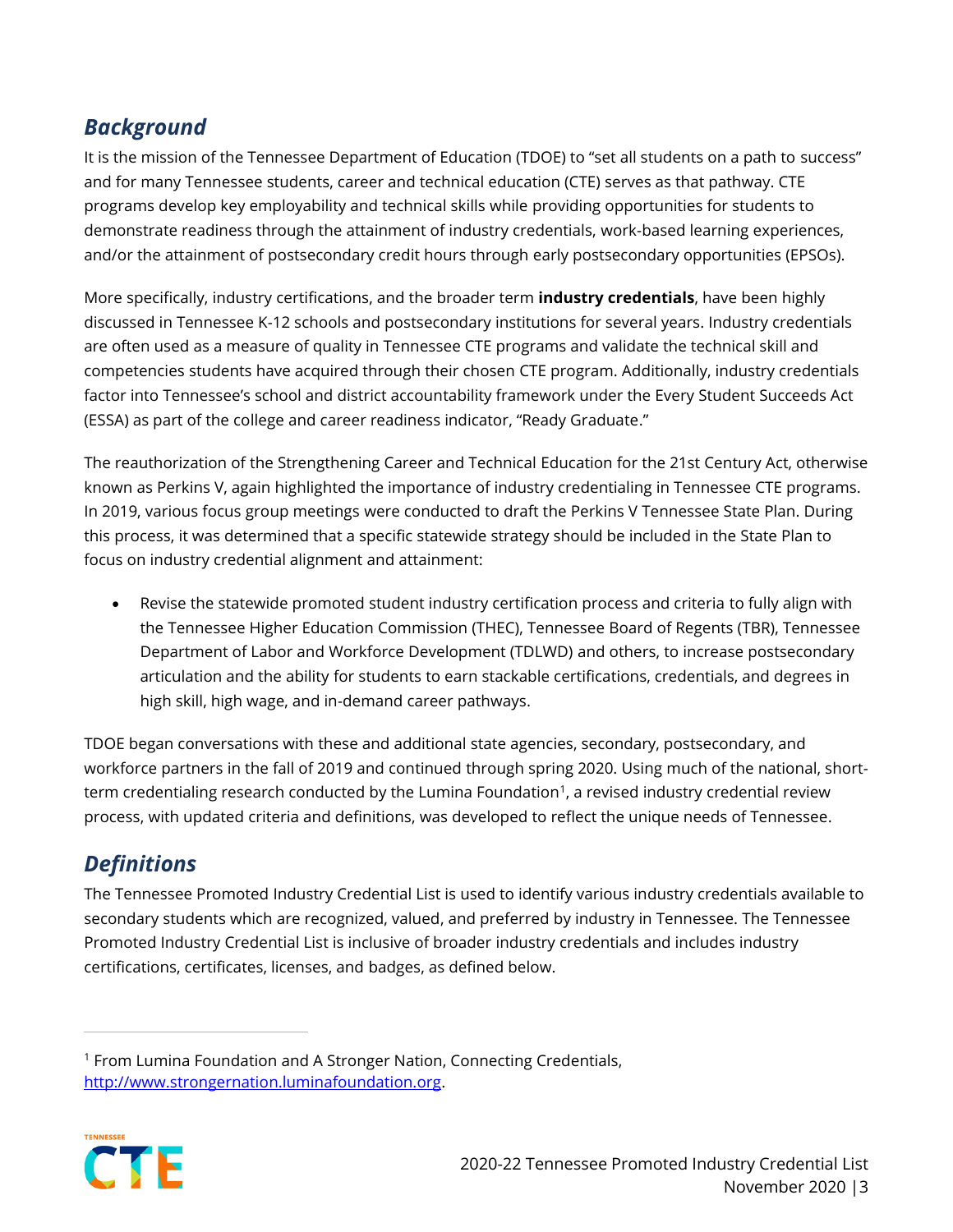In Tennessee, **industry certifications** are awarded to secondary and post-secondary students based on the mastery of a specific set of industry or job-related competencies. Industry certifications are usually developed in collaboration with employers and validated through a third-party vendor which uses an assessment to determine mastery. Industry certifications are typically awarded or valid for a limited time but may be renewed.

In Tennessee, **certificates** are typically awarded to individuals based on the completion of a specific task, such as a training module, course, program (i.e. apprenticeship), etc. There is no standard for awarding certificates and not all certificates include an assessment to measure learning outcomes or reflect mastery of a set of competencies. Certificates may be associated with needs for a specific job role or very broad general skills, like employability or leadership skills.

In Tennessee, **postsecondary credentials, degrees,** or **licenses** are awarded by a postsecondary institution or governmental agency granting the individual the legal ability to be employed in a specific occupation, such as a licensed practical nurse or cosmetologist. Licenses are valid for a limited time, generally require continuing education to renew, and may be revoked by the awarding agency.

**Badges** or **micro-credentials** are a relatively new term as it relates to Tennessee education and workforce systems. Like certificates, the criteria to award badges vary widely and in most cases, badges are a digital representation of an award or the completion of a task.

#### *Criteria*

To be considered for the Tennessee Promoted Industry Credential List, the submission must have met the following **minimum criteria**:

- the credential is aligned to at least one TDOE approved CTE program of study
- the student-level credential attainment data is documented in the form of a certificate, certification, badge, micro-credential, etc. and an agreement is in place, or is available, for the data to be shared directly with TDOE

**\*NOTE:** If no data sharing agreement is available with the vendor, the data must be obtainable through district reporting and submission of qualifying documentation of student attainment.

Additional criteria were used to evaluate submissions for the Tennessee Promoted Industry Credential List, including but not limited to:

- the credential has statewide or national recognition and is based on student mastery of relevant skills, knowledge, and/or demonstration
- the credential is aligned to statewide high skill, high wage, and/or in-demand occupations and a CTE program of study that is identified as high skill, high wage, and/or in-demand in most economic regions of Tennessee

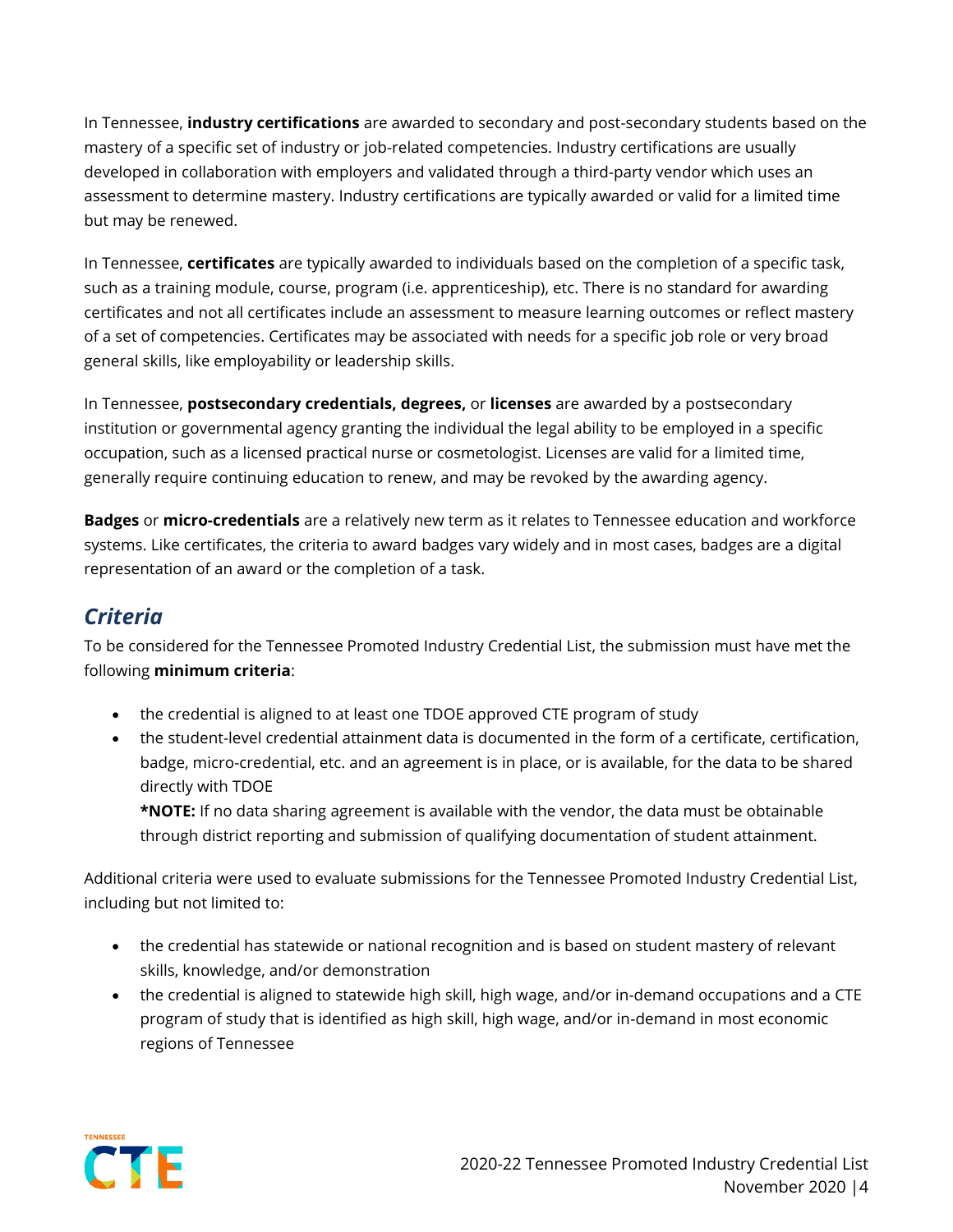- the submission identified and included letters of support from state-wide employers who use the industry credential as a preferred requirement for entry-level employment or as part of the components of an entry-level job description
- the credential is required to enter the workforce in the relevant industry area, i.e. a license to operate, etc.
- the credential can be used to enhance an internship, WBL, or job shadowing experience and students work with an external business partner or organization to complete the credential
- a third-party or governing board administers the assessment exam or other quantifiable measure to validate student attainment and mastery
- the curriculum and standards used to prepare students for the industry credential is relevant, research-based, and high-quality and have been updated to the most current industry trends
- the credential is attainable by a secondary student and renewable after graduation
- postsecondary institutions are involved in discussions to accept or currently accept the credential for postsecondary credit

#### *Process and Review*

The 2020-21 industry credential submission window open from July 20, 2020, to August 25, 2020, and was open to the general public for electronic submissions. Once the submission window closed, a team of reviewers representing secondary and postsecondary educators, TDOE, TBR, TLWFD, THEC, Tennessee Department of Agriculture (TDOA), and Tennessee Department of Economic and Community Development (TECD) used the identified criteria and scoring rubric to review each submission.

Each submission was evaluated by multiple reviewers and the average rubric score was used to approve or deny additions for the 2020-22 Tennessee Promoted Industry Credential List. If approved, the industry credential would be categorized into one of three tiers – **Recognized**, **Valued**, or **Preferred** – based on the rubric score and promoted for use in K-12 schools and across Tennessee's broader educational and workforce systems.

| <b>Tier 1 - RECOGNIZED</b>        | <b>Tier 2 - VALUED</b>            | <b>Tier 3 - PREFERRED</b>           |
|-----------------------------------|-----------------------------------|-------------------------------------|
| This is the minimal level at      | This is the second level at which | This is the third level at which an |
| which an industry credential      | an industry credential can be     | industry credential can be          |
| can be promoted and is            | promoted and is considered        | promoted and is considered          |
| considered recognized             | valued statewide. To be included  | preferred statewide. To be          |
| statewide. To be included at this | at this tier, credentials must    | included at this tier, credentials  |
| tier, credentials must receive a  | receive a minimum of 51 points    | must receive a minimum of 61        |
| minimum of 40 points on the       | on the rubric.                    | points on the rubric.               |
| rubric.                           |                                   |                                     |

*Figure 1*

Please note, the tiering of industry credentials is used to distinguish the perceived value of the credential by Tennessee postsecondary, employers, business, and industry. TDOE continues to evaluate the use of these

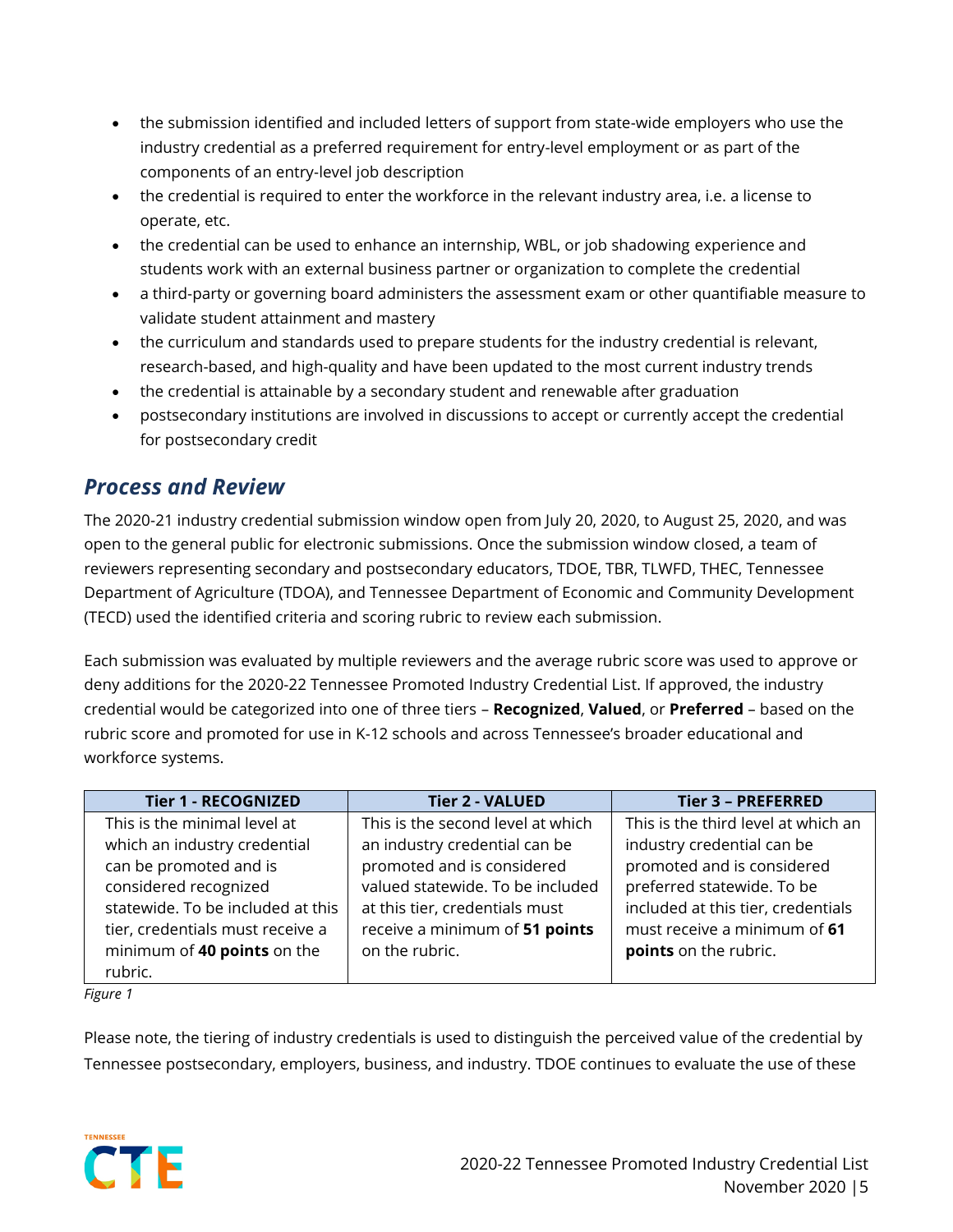tiers in other meaningful ways, including how the tiers would impact the Ready Graduate indicator. More information will be released on this topic as available.

#### *Findings of the 2020-21 Industry Credential Review*

During the 2020-21 industry credential submission window, 133 credentials were submitted for review representing all 16 nationally CTE Career Clusters. There were also 78 un-duplicated credentials identified in the previous "2018-19 Promoted Student Industry Certification List" which were also reviewed using the new criteria and review process.

The process now allows the option to submit a credential as a Special Industry Credential which could be needed to support a specific local or regional industry. Credentials approved as a Special Industry Credential would not be promoted as a statewide industry credential but would allow flexibility for CTE programs to continue the use of Perkins funding to support these local needs. No submissions were received and/or approved as a Special Industry Credential.

After review of all submitted credentials and previously approved credentials on the 2018-19 Promoted Student Industry Certification List, a total of **157 industry credentials were approved and are included in the 2020-22 Tennessee Promoted Industry Credential List**. Of the 157 industry credentials identified on the 2020-22 Tennessee Promoted Industry Credential List, 33 were identified as Recognized, 45 were identified as Valued, and 79 were identified as Preferred.

| 2020-22 Tennessee Promoted Industry Credential (in alphabetical order) | <b>Tier</b> |
|------------------------------------------------------------------------|-------------|
| Adobe Certified Associate - After Effects                              | Preferred   |
| Adobe Certified Associate - Animate                                    | Preferred   |
| Adobe Certified Associate - Dreamweaver                                | Preferred   |
| Adobe Certified Associate - Illustrator                                | Preferred   |
| Adobe Certified Associate - InDesign                                   | Preferred   |
| Adobe Certified Associate - Photoshop                                  | Preferred   |
| Adobe Certified Associate - Premiere Pro                               | Preferred   |
| AMSA Culinary Meat Selection & Cookery Certification                   | Recognized  |
| AMSA Food Safety & Science Certification                               | Valued      |
| AMSA Meat Evaluation Certification                                     | Valued      |
| Associate of ISC2 in Cloud Security                                    | Preferred   |
| Associate of ISC2 in Cybersecurity Strategy and Implementation         | Preferred   |
| Associate of ISC2 in Healthcare Security & Privacy                     | Preferred   |
| Associate of ISC2 in IT/ICT Security Administration                    | Preferred   |
| Associate of ISC2 in Secure Software Development                       | Preferred   |
| Associate of ISC2 in Security Assessment and Authorization             | Preferred   |

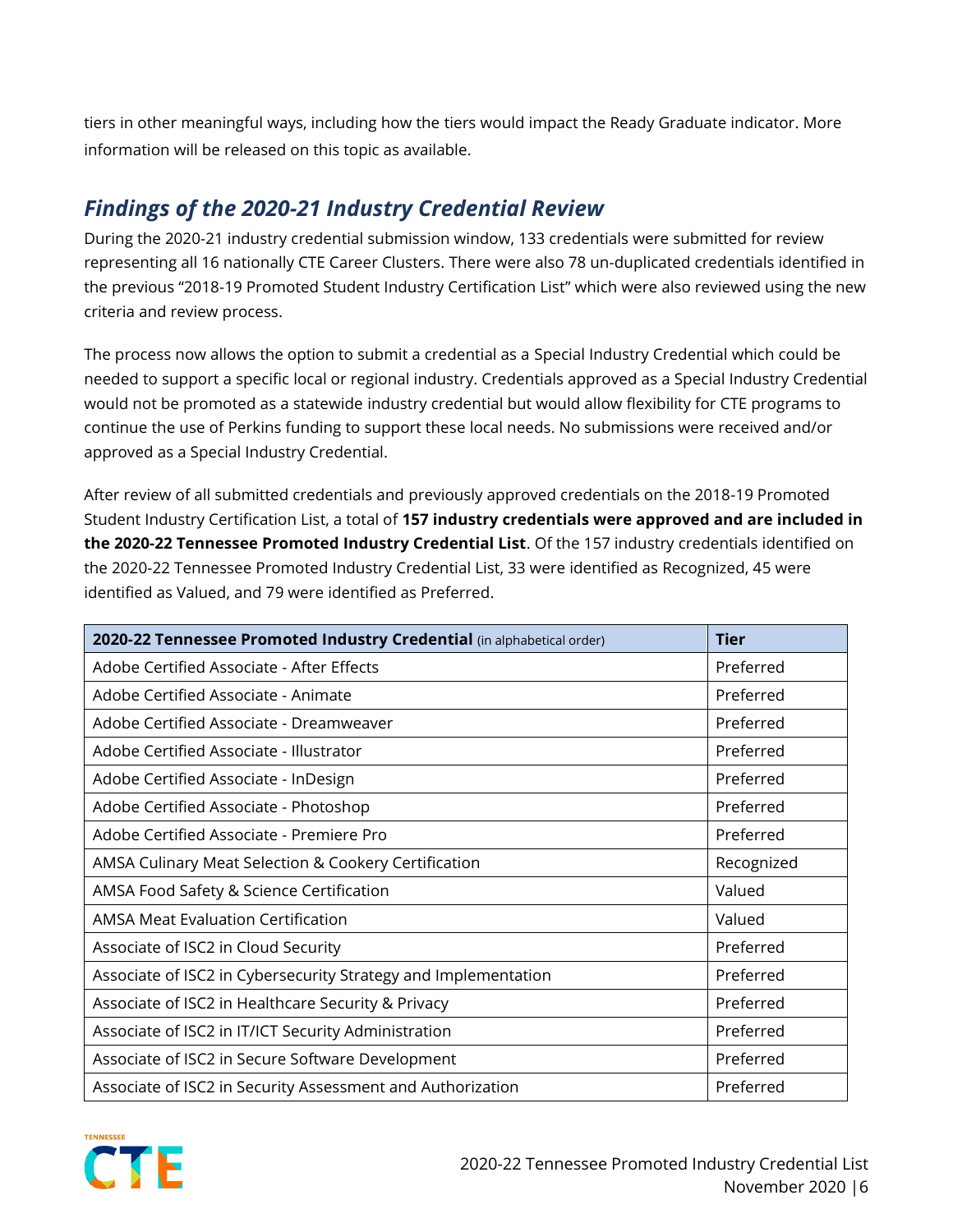| <b>AutoCAD Certified User</b>                                                                          | Valued     |
|--------------------------------------------------------------------------------------------------------|------------|
| Autodesk Fusion360 Certified User                                                                      | Recognized |
| Autodesk Inventor Certified User                                                                       | Valued     |
| Automotive Service Excellence Entry-Level Certification: Maintenance and Light<br>Repair Certification | Preferred  |
| Automotive Service Excellence Entry-Level Certification: Nonstructural<br>Analysis/Repair              | Valued     |
| Automotive Service Excellence Entry-Level Certification: Painting and Refinishing                      | Valued     |
| <b>AWS Certified Welder</b>                                                                            | Preferred  |
| <b>AWS Sense Advanced</b>                                                                              | Preferred  |
| AWS Sense Entry-Level                                                                                  | Valued     |
| <b>BASF Plant Science Certification</b>                                                                | Preferred  |
| Benz School of Floral Design Principles of Floral Design Certification                                 | Recognized |
| Briggs and Stratton Basic Small Engine Certification                                                   | Valued     |
| Briggs and Stratton Master Service Technician                                                          | Preferred  |
| CDA - Child Development Associate                                                                      | Preferred  |
| Center for Financial Responsibility Personal Financial Literacy Certification                          | Valued     |
| <b>Certified Clinical Medical Assistant</b>                                                            | Preferred  |
| <b>Certified Dental Assistant</b>                                                                      | Preferred  |
| Certified EKG Technician                                                                               | Preferred  |
| Certified Fundamentals Cook (CFC)                                                                      | Preferred  |
| Certified Hospitality & Tourism Professional                                                           | Preferred  |
| Certified Logistics Technician                                                                         | Valued     |
| <b>Certified Nursing Assistant</b>                                                                     | Preferred  |
| <b>Certified Patient Care Technician</b>                                                               | Preferred  |
| <b>Certified Personal Trainer</b>                                                                      | Preferred  |
| Certified Pharmacy Technician                                                                          | Preferred  |
| Certified Production Technician 4.0 (CPT 4.0)                                                          | Preferred  |
| Certified Solidworks Associate (CSWA) Academic                                                         | Preferred  |
| Cisco Certified Network Associate (CCNA)                                                               | Preferred  |
| CIW Advanced HTML5/CSS3                                                                                | Preferred  |
| CIW JavaScript Specialist                                                                              | Valued     |
| CIW Network Technology Associate                                                                       | Recognized |
| CIW Site Development Associate                                                                         | Recognized |
| CIW Web Design Specialist                                                                              | Preferred  |
| CIW Web Foundation                                                                                     | Preferred  |

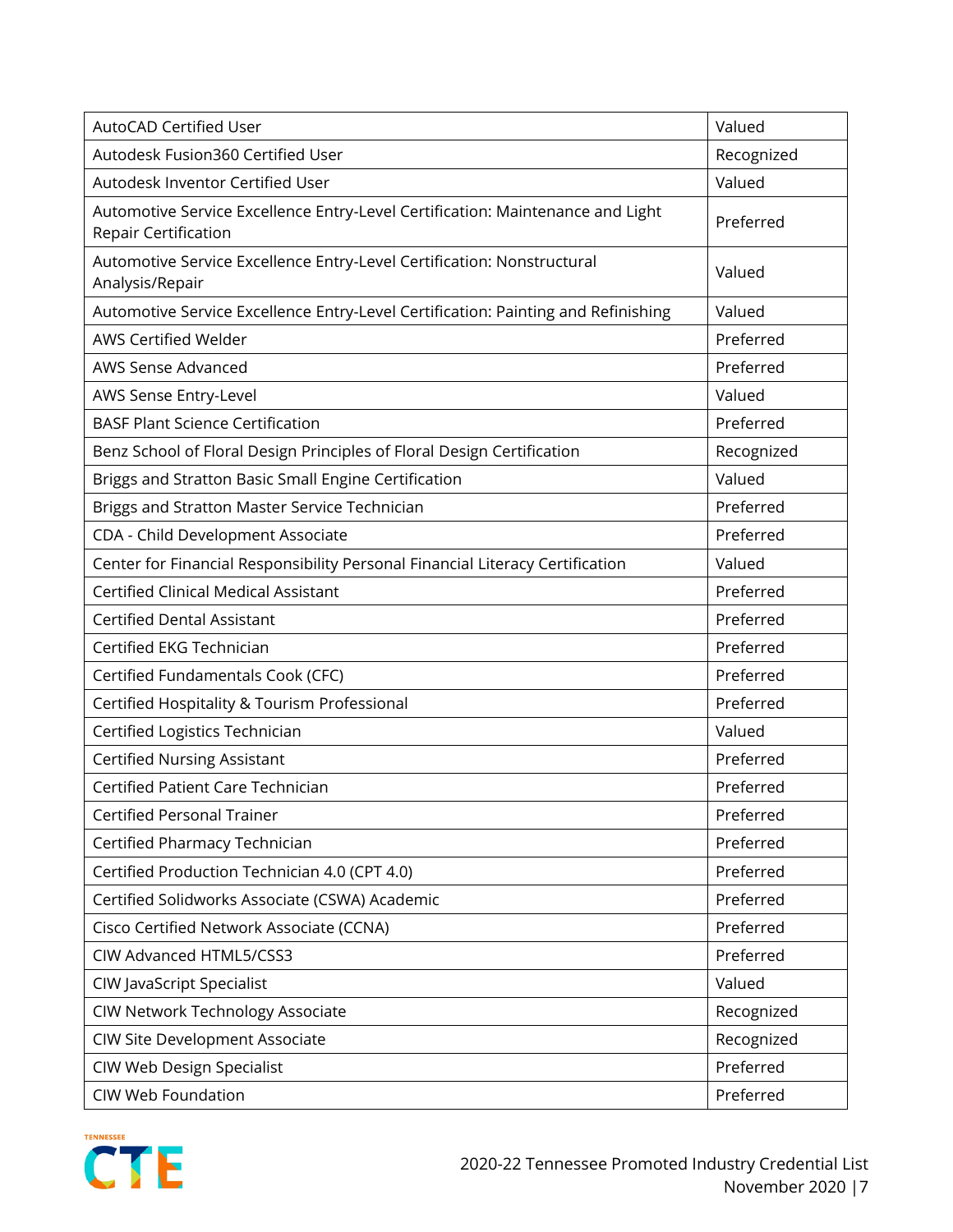| CIW Web Security Associate                                                | Recognized |
|---------------------------------------------------------------------------|------------|
| Commercial Applicators Certification - C03 Ornamental and Turf            | Preferred  |
| CompTIA A+                                                                | Preferred  |
| CompTIA IT Fundamentals                                                   | Preferred  |
| CompTIA Network +                                                         | Preferred  |
| CompTIA Security +                                                        | Preferred  |
| C-Tech Network Cabling Fiber Based Systems                                | Preferred  |
|                                                                           |            |
| C-Tech Network Cabling Cooper Based Systems                               | Preferred  |
| C-Tech Telecommunication Technologies                                     | Preferred  |
|                                                                           |            |
| Dremel - Idea Builder 3D Printing                                         | Recognized |
| Dremel - LC40 Laser Cutter                                                | Recognized |
| Ducks Unlimited Ecology Conservation & Management Certification           | Valued     |
| EETC Principles of Small Engine Technology Certification                  | Valued     |
| Elanco Fundamentals of Animal Science Certification                       | Preferred  |
| Elanco Veterinary Medical Applications Certification                      | Preferred  |
| Emergency Medical Responder (First Responder)                             | Preferred  |
| EPA Section 608                                                           | Recognized |
| ETA Customer Service Specialist                                           | Valued     |
| ETA Electronics Module 1 DC (EM1)                                         | Valued     |
| Express Employment Professionals Business Office Technology Certification | Valued     |
| FAA Part 107                                                              | Preferred  |
| <b>FANUC Robotics</b>                                                     | Preferred  |
| Google Suite (G-Suite)* (will no longer be offered after Dec. 31, 2020)   | Valued     |
| Hair Braider Registration                                                 | Preferred  |
| Home Builders Institute Pre Apprentice Certificate Training (HBI-PACT)    | Preferred  |
| Hootsuite Platform Certification                                          | Valued     |
| Hootsuite Social Marketing Certification                                  | Valued     |
| <b>HVAC Excellence Employment Ready Certifications</b>                    | Valued     |
| HVAC Excellence, Heating, Electrical, Air Conditioning Technology (HEAT)  | Preferred  |
| ICAR Non-Structural Technician ProLevel 1                                 | Valued     |
| ICAR Refinish Technician ProLevel 1                                       | Valued     |
| Intuit QuickBooks Certified User                                          | Preferred  |
| IS-0703.B: NIMS Resource Management                                       | Recognized |

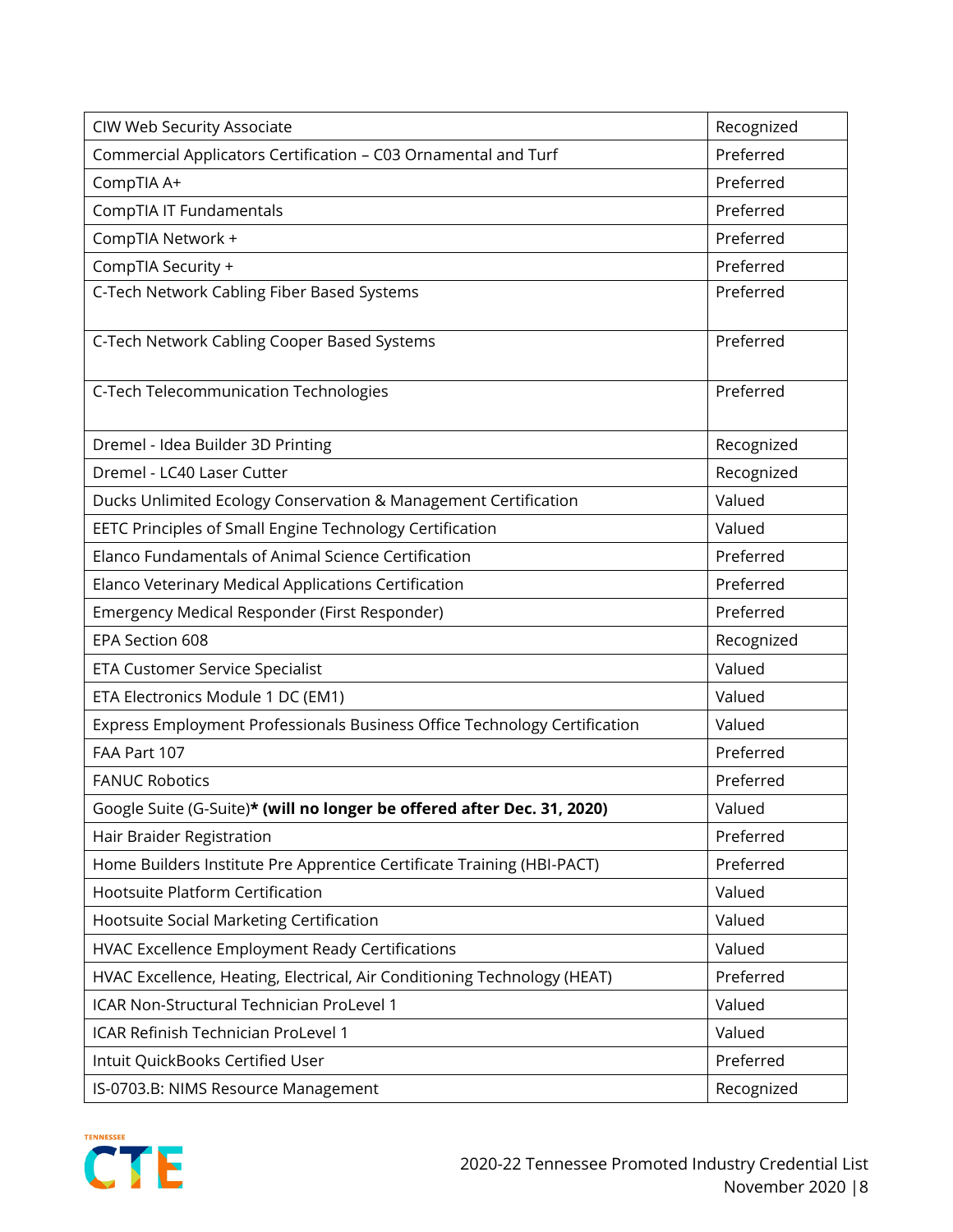| IS-100.C: Introduction to the Incident Command System                  | Recognized |
|------------------------------------------------------------------------|------------|
| IS-200.C: Basic Incident Command System for Initial Response           | Recognized |
| IS-5.A: An Introduction to Hazardous Materials                         | Recognized |
| Microsoft Office Specialist Certification                              | Preferred  |
| Microsoft Technology Associate 98-381: Introduction to Programming     | Recognized |
| Microsoft Technology Associate Infrastructure                          | Preferred  |
| <b>MOS Access Expert Certification</b>                                 | Preferred  |
| <b>MOS Excel Associate Certification</b>                               | Valued     |
| MOS Excel Expert Certification                                         | Preferred  |
| <b>MOS OneNote Certification</b>                                       | Valued     |
| <b>MOS Outlook Associate Certification</b>                             | Valued     |
| <b>MOS PowerPoint Associate Certification</b>                          | Valued     |
| <b>MOS Word Associate Certification</b>                                | Valued     |
| MOS Word Expert Certification                                          | Preferred  |
| Natural Hair Stylist License                                           | Preferred  |
| NC3 Festo Certified Industry 4.0 Associate - Fundamentals              | Preferred  |
| NC3 Festo Fundamentals of Electricity - AC/DC                          | Valued     |
| NC3 Festo Fundamentals of Fluid Power - Hydraulics                     | Valued     |
| NC3 Festo Fundamentals of Fluid Power - Pneumatics                     | Valued     |
| NC3 Festo Fundamentals of Industry 4.0                                 | Valued     |
| NC3 Festo Fundamentals of Mechanical Systems                           | Valued     |
| NC3 Festo Fundamentals of PLC / Allen Bradley and Siemens              | Valued     |
| NC3 Festo Fundamentals of Robotics                                     | Valued     |
| NC3 Festo Introduction to Mechatronics                                 | Valued     |
| NC3 Greenlee 3-Phase Sequencing and Motor Rotation                     | Recognized |
| NC3 Greenlee Advanced Conduit Bending                                  | Recognized |
| NC3 Greenlee Basic Conduit Bending                                     | Recognized |
| NC3 Greenlee Electrical Branch/Series & Service Level Wire Termination | Recognized |
| NC3 Greenlee Fishing Conduits/ Raceways and Cable Pulling              | Recognized |
| NC3 Greenlee Hand Bending                                              | Recognized |
| NC3 Greenlee Insulation and Ground Rod Resistance Testing              | Recognized |
| NC3 Greenlee Wire Pathways                                             | Recognized |
| NC3 Lincoln Electric - Flux Cored Arc Welding (FCAW) Level I           | Valued     |
| NC3 Lincoln Electric - Gas Metal Arc Welding (GMAW) Level I            | Valued     |
| NC3 Lincoln Electric - Gas Tungsten Arc Welding (GTAW) Level I         | Valued     |

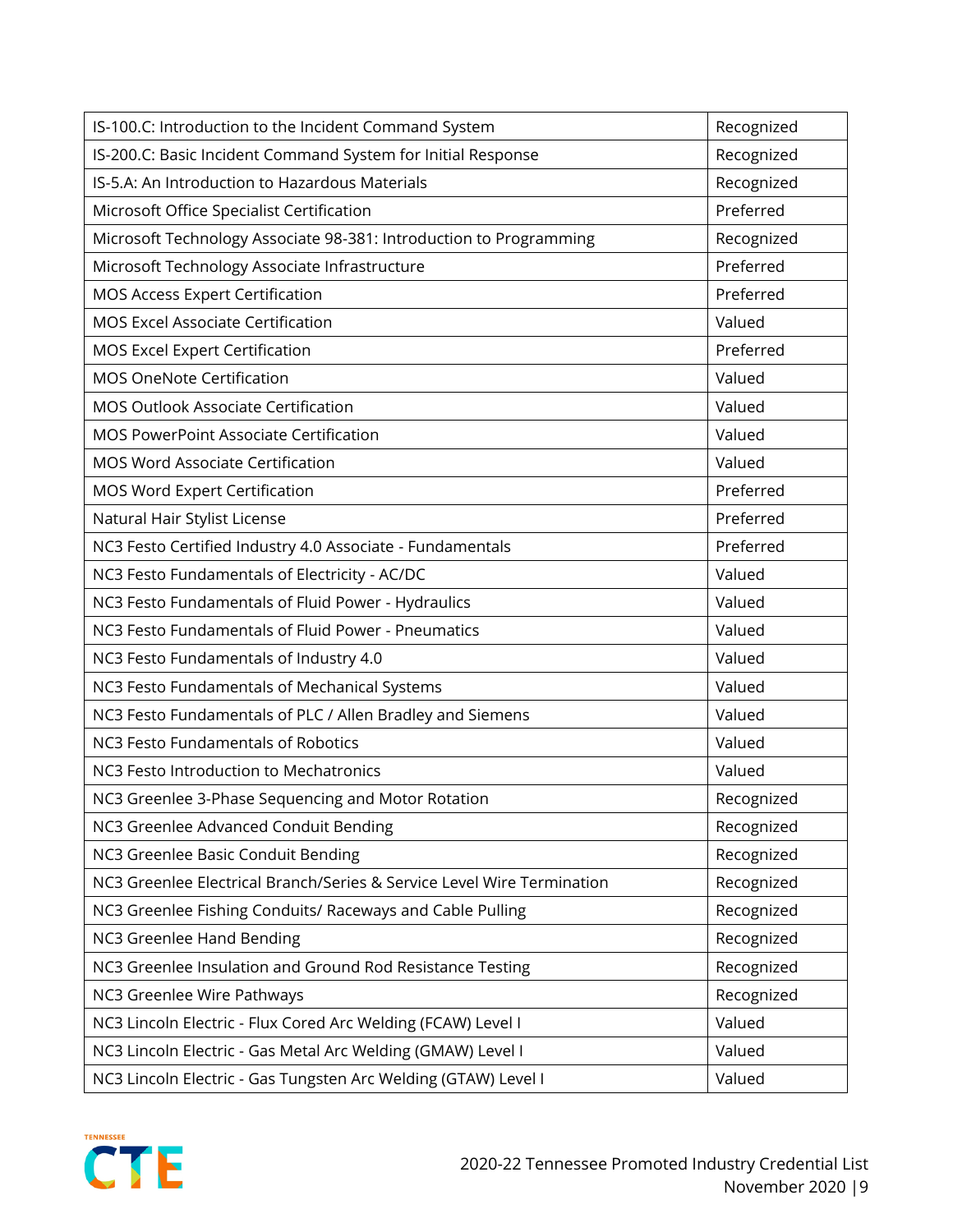| NC3 Lincoln Electric - Shielded Metal Arc Welding (SMAW) Level I                | Valued     |
|---------------------------------------------------------------------------------|------------|
| NC3 Lincoln Electric - Welding Safety                                           | Recognized |
| NC3 Snap-On Battery Starting and Charging                                       | Recognized |
| NC3 Snap-On Electronic and Mechanical Torque                                    | Recognized |
| NC3 Snap-On Multimeter Certification                                            | Recognized |
| NC3 Snap-On Precision Measurements Instruments Certification                    | Preferred  |
| NC3 Snap-On TPMS Certification                                                  | Recognized |
| <b>NC3 Trane Building Automation Systems</b>                                    | Preferred  |
| NC3 Trane Residential HVAC - Airflow                                            | Preferred  |
| NC3 Trane Residential HVAC - Air-to-Air Heat Pumps                              | Preferred  |
| NC3 Trane Residential HVAC - Refrigeration Diagnostics                          | Preferred  |
| NC3 Trane Residential HVAC - Variable Speed Motors                              | Preferred  |
| <b>NCCER Carpentry Level One</b>                                                | Preferred  |
| <b>NCCER Carpentry Level Two</b>                                                | Preferred  |
| <b>NCCER Construction Technology</b>                                            | Valued     |
| <b>NCCER Core Curriculum</b>                                                    | Valued     |
| <b>NCCER Electrical Level One</b>                                               | Preferred  |
| <b>NCCER Plumbing Level One</b>                                                 | Preferred  |
| NCLCA Principles of Livestock Selection & Evaluation Certification              | Valued     |
| NHJTCA Equine Management & Evaluation Certification                             | Valued     |
| NIMS Machining Level I - Measurement, Materials, and Safety Certifications      | Valued     |
| OSHA 10 Construction                                                            | Recognized |
| OSHA 10 General Industry                                                        | Recognized |
| OSHA 30 Construction                                                            | Recognized |
| OSHA 30 General Industry                                                        | Recognized |
| Physical Therapist Aide                                                         | Preferred  |
| Registered Behavior Technician                                                  | Preferred  |
| ServSafe Manager Certification                                                  | Preferred  |
| Siemens Level 1 Certified Mechatronic System Assistant                          | Preferred  |
| Smart Automation Certification Alliance (SACA) Certified Industry 4.0 Associate | Recognized |
| Southwest Airlines Professional Communications Certification                    | Valued     |
| Tennessee Specific Industry Certification - Animal Science                      | Preferred  |
| Tennessee Specific Industry Certification - Horticulture                        | Preferred  |
| Tennessee Specific Industry Certification - Human and Social Science            | Preferred  |
| Tennessee Specific Industry Certification - Dietetics and Nutrition             | Preferred  |